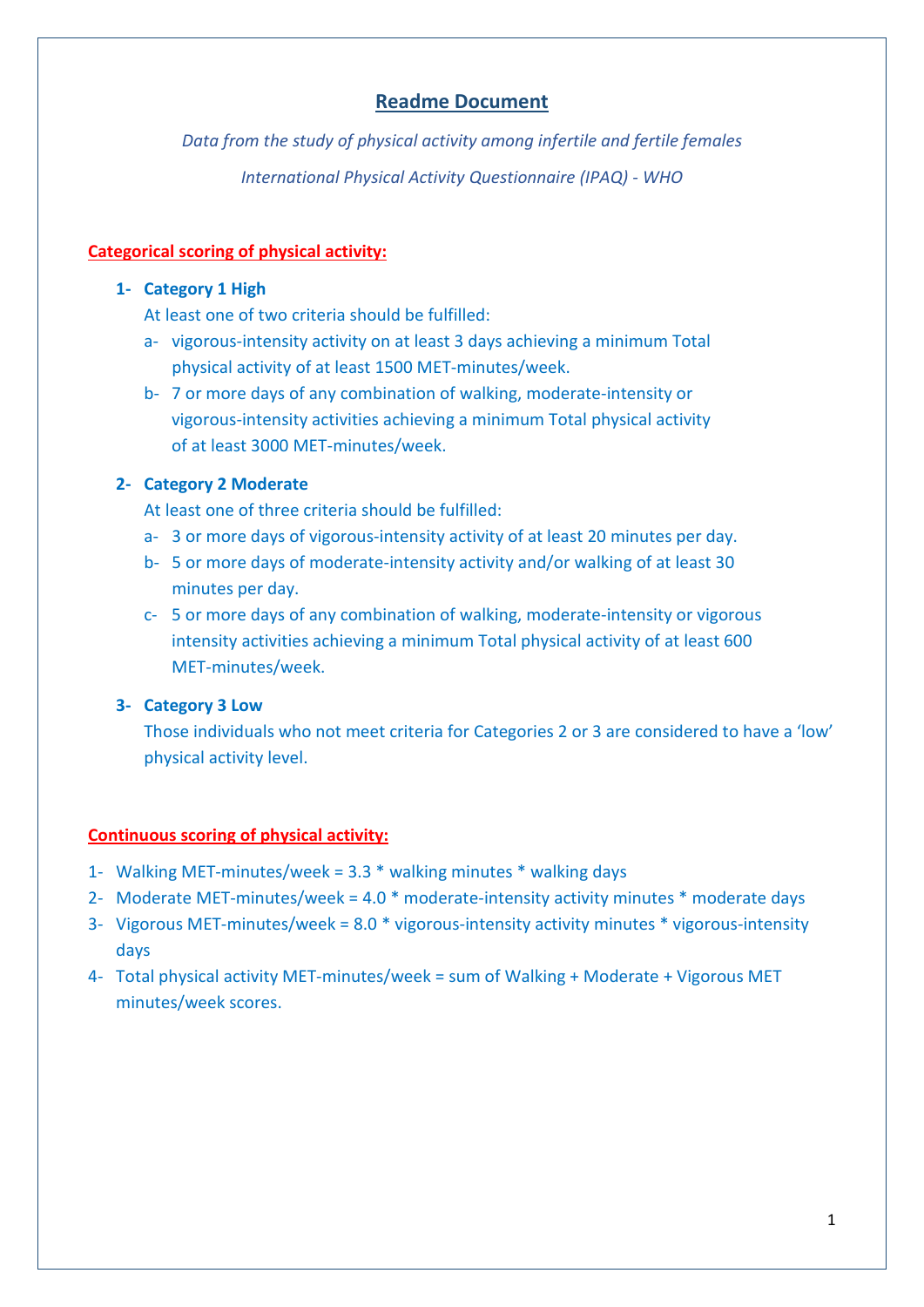| Variable       | <b>Stands for</b>                    | Description/Equation                                                      |
|----------------|--------------------------------------|---------------------------------------------------------------------------|
| SN             | Serial Number                        |                                                                           |
| CC             | Case/Control                         | $1 = Case$                                                                |
|                |                                      | $2 =$ Control                                                             |
| ccc            | Control/Case                         | $1 =$ Control                                                             |
|                |                                      | $2 = Case$                                                                |
| Age            | Female age                           | Continuous                                                                |
| Age.G          | Female age - Grouping 1              | $1 = (30); 2 = (230)$                                                     |
| Age.G2         | Female age - Grouping 2              | $1 = (25); 2 = (25)$                                                      |
| M.age          | Marital Age                          | Continuous                                                                |
| M.age.G        | Marital age - Grouping               | $1 = \left( 218 \right); 2 = \left( 18-28 \right); 3 = \left( 29 \right)$ |
| MnAg           | First menses age                     | Continuous                                                                |
| MnAg.G         | First menses age - Grouping          | $1 = (214); 2 = (214)$                                                    |
| Ref            | Refugee status                       | 1= (Refugee); 2= (Non-Refugee)                                            |
| R.Cmp          | Residency-camp                       | 1= (Living inside camps); 2= (Living outside camps)                       |
| R.Tn           | Residency-Downtown                   | 1= (Living downtown); 2= (living elsewhere)                               |
| Ed             | Years of schooling                   | 1= Illiterate                                                             |
|                |                                      | 2 = Primary                                                               |
|                |                                      | 3= Secondary                                                              |
|                |                                      | 4= High school                                                            |
|                |                                      | 5= University                                                             |
|                |                                      | 6= Higher education                                                       |
| Ed.G           | Years of schooling - Grouping        | 1= ≤ preparatory; 2= High school; 3≥ University                           |
| Emp            | Employment                           | 1=Housewife                                                               |
|                |                                      | 2=Employed in public sector                                               |
|                |                                      | 3=Employed in private sector                                              |
|                |                                      | 4=Employed in NGOs                                                        |
|                |                                      | 5=Freelancer                                                              |
|                |                                      | 6=Self-employed                                                           |
| Emp.G          | <b>Employment - Grouping</b>         | 1=Employed                                                                |
|                |                                      | 2=Unemployed                                                              |
| EmpH           | <b>Husband Employment</b>            | 1=Unemployed<br>2=Employed in public sector                               |
|                |                                      | 3=Employed in private sector                                              |
|                |                                      | 4=Employed in NGOs                                                        |
|                |                                      | 5=Freelancer                                                              |
|                |                                      | 6=Self-employed                                                           |
| EmpH.G         | <b>Husband Employment - Grouping</b> | 1=Employed                                                                |
|                |                                      | 2=Unemployed                                                              |
| Inc            | Monthly income                       | Continuous                                                                |
| Inc.G          | Monthly income - Grouping            | $1 = (51500 N)$                                                           |
|                | In NIS (New Israeli Shekel)          | $2 = (1500 - 2500$ NIS)                                                   |
|                |                                      | $3 = (2500 N)$                                                            |
| P1             | Sitting per day in minutes           | Time spent sedentarily per day in minutes                                 |
| P <sub>2</sub> | Walking days/week                    | Number of days walking per week                                           |
| P <sub>3</sub> | Walking per day in minutes           | Time spent walking per day in minutes                                     |
| P4             | Moderate-days/week                   | Number of days per week doing moderate activities                         |
| P <sub>5</sub> | Moderate/d Min                       | Time spent per day in moderate activities in min                          |
| P <sub>6</sub> | Vigorous-days/w                      | Number of days per week doing vigorous activities                         |
| P7             | Vigorous/d Min                       | Time spent per day in vigorous activities in min                          |